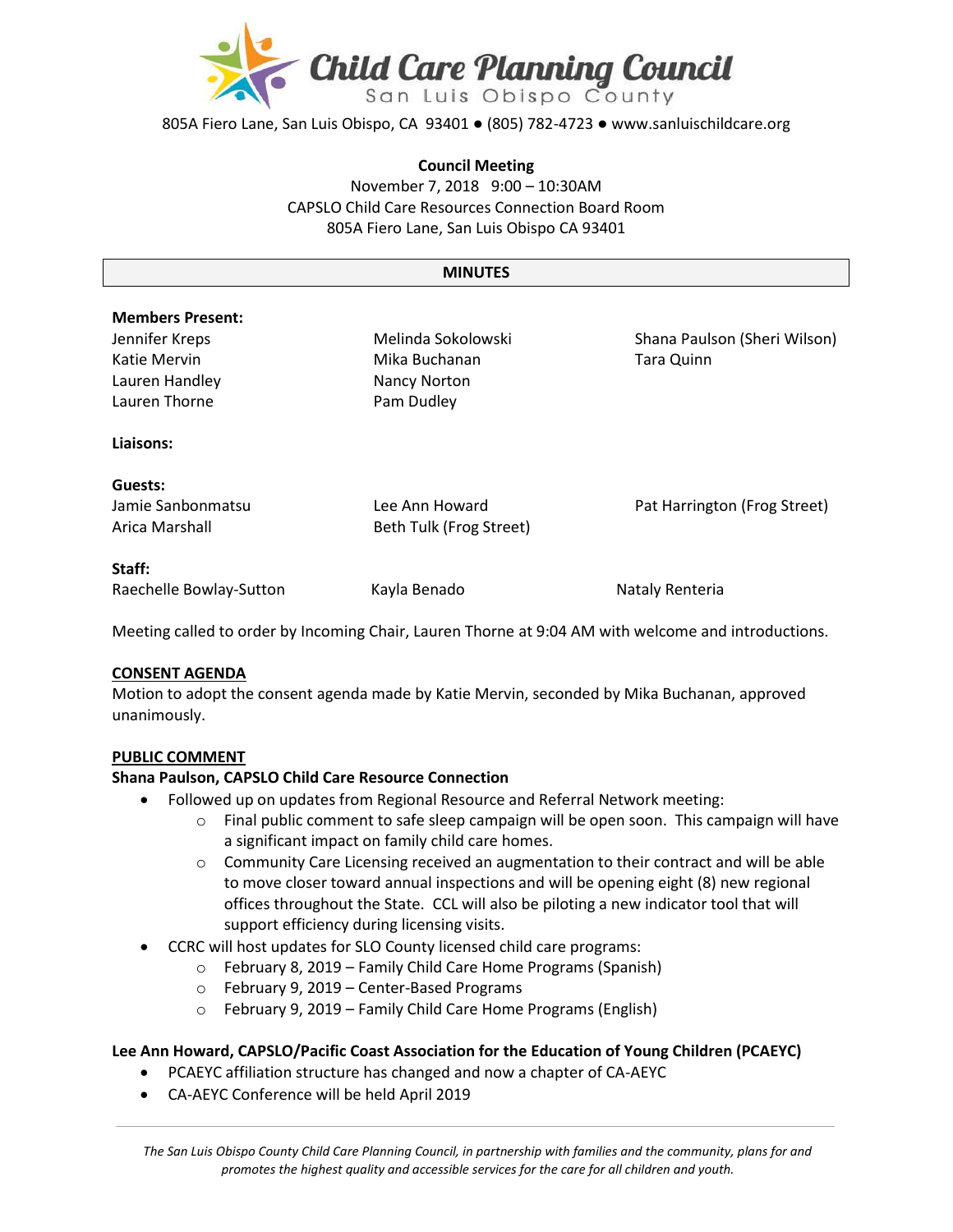# **COUNCIL MEMBER ANNOUNCEMENTS & PROGRAM UPDATES**

## **Mika Buchanan, CAPSLO Child Care Resource Connection**

 Alternative Payment Program has received a \$1.5 million augmentation which will allow them to enroll approximately 225 children off the waiting list. In October, 70 children were enrolled, so far in November 30 additional have been enrolled. If funds are not expended this fiscal year, roll over is possible. Also an increase to the eligibility income ceiling.

# **FIRST 5 SLO COMMISSION UPDATE —Melinda Sokolowski**

- Commission met on October 24<sup>th</sup> at Atascadero Library. Discussed First 5 Audit and support for health benefits access for low income families.
- Five (5) of the Nine (9) Commissioner positions will be up for renewal
	- o 2 Members at Large (Janet Murphy and Bob Watt)
	- o 1 Health Field Representative (Dr. James Forester)
	- o Children's Services Network Representative (Tracy Shiro)
	- o Local Child Care Planning Council Representative (Melinda Sokolowski)
- First 5 to host Pediatric Town Hall on November 7, 2018 at French Hospital
- Next Commission Meeting is December 5, 2018 at San Luis Obispo County Office of Education.
- November Hands-On Hero: Nate Potter, 4-H Youth Development Programs

## **MEMBERSHIP/ EXECUTIVE COMMITTEE**

 Membership/Executive Committee will host a membership mixer at the December 5, 2018 Council Meeting. Members are encouraged to invite a community member. Invitations distributed and included in meeting materials.

## **LEGISLATIVE UPDATE – Jamie Sanbonmatsu, CQEL**

- State Budget report included meeting materials.
- Approved legislation is still working through legal before any implementation/enforcement will begin (re: water lead level, safe sleep)

## **HEALTHY COMMUNITIES UPDATE – Shana Paulson, CCRC**

 Healthy Communities is a local group that supports healthy eating and active living. At a recent meeting, attended by Shana Paulson (CCRC) and Wendy Wendt (First 5 SLO), there was interest in including child care access as part of a part of healthy community. Opportunity for continued child advocacy work.

## **BALLOT VOTE: NEW MEMBER APPLICATION**

Ballot vote to approve new members – Jamie Sanbonmatsu and Lee Ann Howard approved by majority, one (1) abstention.

Discussion around recruiting consumer Council members.